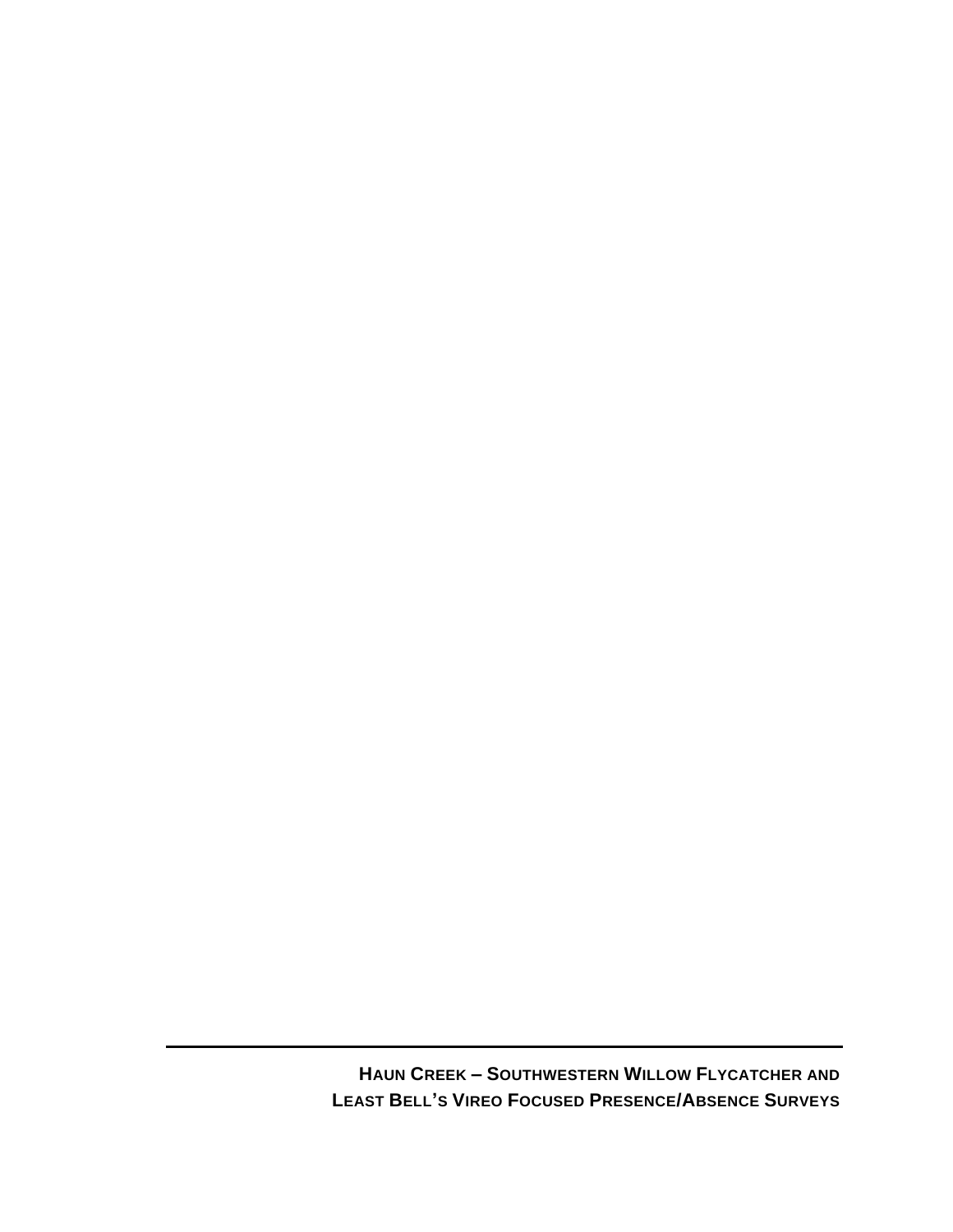# 3August 2010

Mr. R.C. Brody Impact Sciences, Inc. 803 Camarillo Springs Road, Suite A Camarillo, CA 93012

# **Subject:** Results of Focused Presence/Absence Surveys for the Southwestern Willow Flycatcher and Least Bell's Vireo on the East Area 1 Specific Plan project, Haun Creek, Santa Paula, Ventura County

### Dear Mr. Brody:

This letter report presents the results of focused surveys to determine the presence or absence of the least Bell's vireo *(Vireo bellii pusillus)* (LBV) and Southwestern willow flycatcher (*Empidonax traillii extimus)* (SWF) along the East Area 1 Specific Plan project area along Haun Creek, Santa Paula, Ventura County, California. Surveys were conducted according to guidelines (Sogge et al 1997, Sogge et al. 2010, USFWS, 2000, USFWS 2001) established by the U.S. Fish and Wildlife Service (USFWS) by biologist Mike San Miguel and Thomas Ryan, with the necessary federal Endangered Species Act (ESA) 10(a) survey permits (USFWS permit #TE-831910-3 and TE-097516-1). No least Bell's vireos or southwestern willow flycatchers were observed at the project site during the protocol surveys performed from April 16 to August 2, 2010.

### **PROJECT LOCATION AND SITE DESCRIPTION**

The project site is located on the East Area 1 Specific Plan project site along Haun Creek in Santa Paula, Ventura County (Figure 1) where it levels out at the base of Santa Paula Ridge and Santa Paula Peak. Haun Creek is located along the eastern boundary of the Specific Plan area (Figures 1 and 2). It is located in the northwest corner of the Santa Paula USGS Quad at (34°21'50.30"N, 119° 2'19.13"W). The study area is on the eastern boundary of the developed area of Santa Paula.

The upland area west of the Creek is dominated by citrus orchards with a small area dedicated to the cultivation of cut flowers. Large, mature blue gum *(Eucalyptus globulus)* trees used as windbreaks are also present along the west bank of Haun Creek and with a few coast live oaks *(Quercus agrifolia)* and Mexican elderberry *(Sambucus mexicana)* (Figure 2). A large hot house used for the cultivation of palm trees is beyond the east side of the Creek. Avocado orchards are to the north of the project area and about a half mile to the south of the project site State Highway 126 crosses Haun Creek near its confluence with the Santa Clara River a few hundred-meters farther to the south. Intermittent flow from irrigation runoff from the orchards provides adequate water to sustain a young and rapidly maturing riparian corridor.

The riparian vegetation is dominated by arroyo willows *(Salix lasiolepis)* but mulefat *(Baccharis salicifolia)*, narrow-leafed willow *(S. exigua)*, and black willow (*S. gooddingii*) are also present and provide an increasing understory*.* Many young and mid-sized black cottonwood *(Populus trichocarpa)* and California sycamores *(Platanus racemosa)* are scattered throughout the streambed. Mr. San Miguel noted that since the 2007 surveys (San Miguel 2007) the riparian habitat had expanded and matured*.* The increasing understory and plentiful presence of water provides suitable conditions for several bird species including least Bell's vireo and southwest willow flycatcher.

### **BACKGROUND**

The SWF and LBV were formerly more common and widespread, but are now rare and local summer residents of southern California's lowland riparian woodlands (Grinnell and Miller 1944, and Garrett and Dunn 1981). The substantial population declines of these two avian species over the latter half of the Twentieth Century is attributable to the loss and degradation of riparian habitats and, perhaps more importantly, brood parasitism by the brown-headed cowbird *(Molothrus ater).* As a result, the LBV was listed by the California Department of Fish and Game (CDFG) as Endangered on October 2, 1980, and by the USFWS as Endangered on May 2, 1986. All three subspecies of willow flycatcher breeding in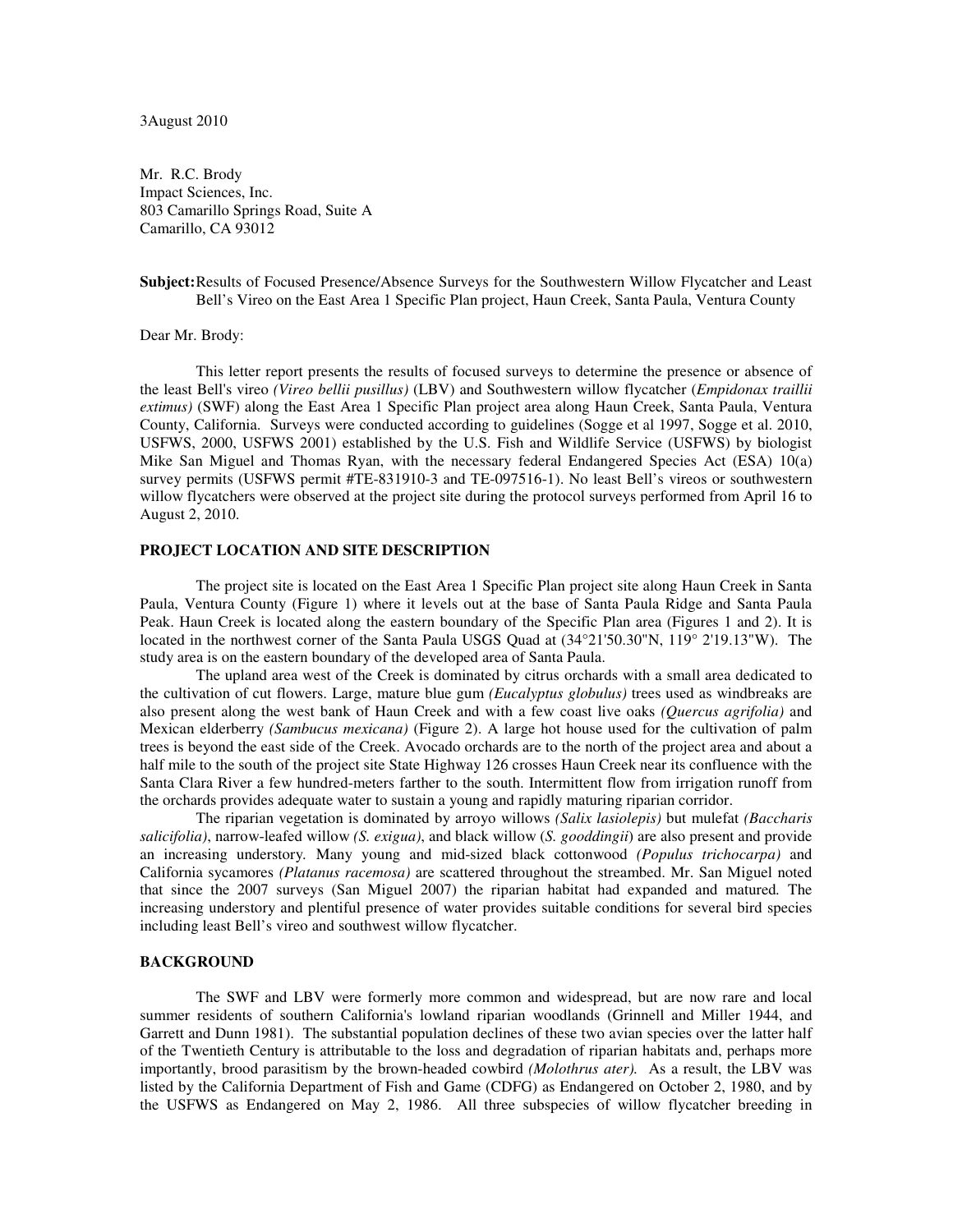California (*E. t. brewsteri, E. t. adastus* and *E. t. extimus, SWF*) were listed by the CDFG as Endangered on January 3, 1991. The USFWS listed the SWF as Endangered on February 7, 1995 (USFWS 1995).

#### Least Bell's Vireo

The Bell's vireo is a neotropical migrant that breeds in north-central, south-central, and southwestern North America from northern Mexico to southern California, Nevada, and Utah, and east to Louisiana, and north to North Dakota, Wisconsin, and Indiana in the central U.S. (A.O.U. 1998). The winter range of this vireo, although not well known, is believed to be the west coast of Central America from southern Sonora south to northwest Nicaragua, including the cape region of Baja California (Kus et al. 2010). Of the four Bell's vireo subspecies, only two breed in California; the LBV and the Arizona Bell's vireo (*V. b. arizonae*), which occurs in the Colorado River Valley (Garrett and Dunn 1981 and Rosenberg et al. 1991). The LBV formerly was considered a common breeder in riparian habitats throughout the Central Valley and other low elevation riverine systems in California and Baja California (Franzreb 1989). Presently, the LBV has been eliminated from much of its historical range, including the Central Valley (Franzreb 1989 and Kus et al. 2010).

Breeding habitat of LBV is primarily willow-dominated riparian habitats that support a dense understory of willows (*Salix* spp.). Other shrubs, such as mulefat (*Baccharis salicifolia*) and California rose (*Rosa californica*), are often a component of the understory (Goldwasser 1981). The LBV is often found in areas that include trees such as willow, sycamore (*Platanus racemosa*), or cottonwood (*Populu*s spp.), particularly where the canopy is within or immediately adjacent to an understory layer of vegetation (Salata 1983). Generally, the LBV nests in early successional stages of riparian habitats, with vireo nest sites frequently located in willows that are between four and ten years of age (RECON 1988 and Franzreb 1989). The most critical factor in habitat structure is the presence of a dense understory shrub layer from 0.6 to 3 meters above ground (Goldwasser 1981, Salata 1983 and Franzreb 1989).

#### Southwestern Willow Flycatcher

The willow flycatcher is a neotropical migrant that breeds in the west from northern Baja California to central British Colombia and generally east through the northern half of the United States to the Atlantic coast (A.O.U. 1998). There are four recognized subspecies of willow flycatcher, three of which breed in California (Unitt 1987 and USFWS 1993). The breeding range of SWF includes southern California, Arizona, New Mexico, western Texas, and extreme southern parts of Nevada and Utah (USFWS 1993). In California, the SWF breeds along the coast south of the San Fernando Valley and north in the interior to about Independence, Inyo County, including the Central Valley (Unitt 1987). Currently, the largest breeding colonies of SWF are located at the South Fork of the Kern River, Kern County, and on the Santa Margarita River in Camp Pendleton, San Diego County (USFWS 1993). The total California population of SWF is estimated to be about 70 pairs (USFWS 1993).

The SWF breeds in willow dominated riparian habitats that are similar to LBV nesting habitats. The SWF differs from LBV in that it shows a stronger dependency on willow thickets for all its requirements (Grinnell and Miller 1944). In addition, the SWF appears to have a preference for sites with surface water in the vicinity, such as along streams, the margins of a pond or lake, and at wet mountain meadows (Grinnell and Miller 1944, Flett and Sanders 1987, Harris et al. 1987, Sogge et al. 2010), and in Arizona the SWF invariably nests near surface water (Phillips et al. 1964). Recently, the SWF has adapted to introduced vegetation present in some riparian vegetation types, such as tamarisk (*Tamarix* sp.) and Russian olive (*Elaeagnus angustifolia*) (USFWS 1993).

The willow flycatcher is a common migrant in the interior of California and a rare to uncommon migrant along the coastal slope, with most birds during the spring season moving through southern California between May 15 and June 20 (Garrett and Dunn 1981 and Unitt 1987). The spring migration of SWF is earlier than that of the northern subspecies (Unitt 2004 and USFWS 1993). As a result, surveys for nesting SWF are complicated by the presence of more abundant subspecies migrating through the range of SWF during its breeding season.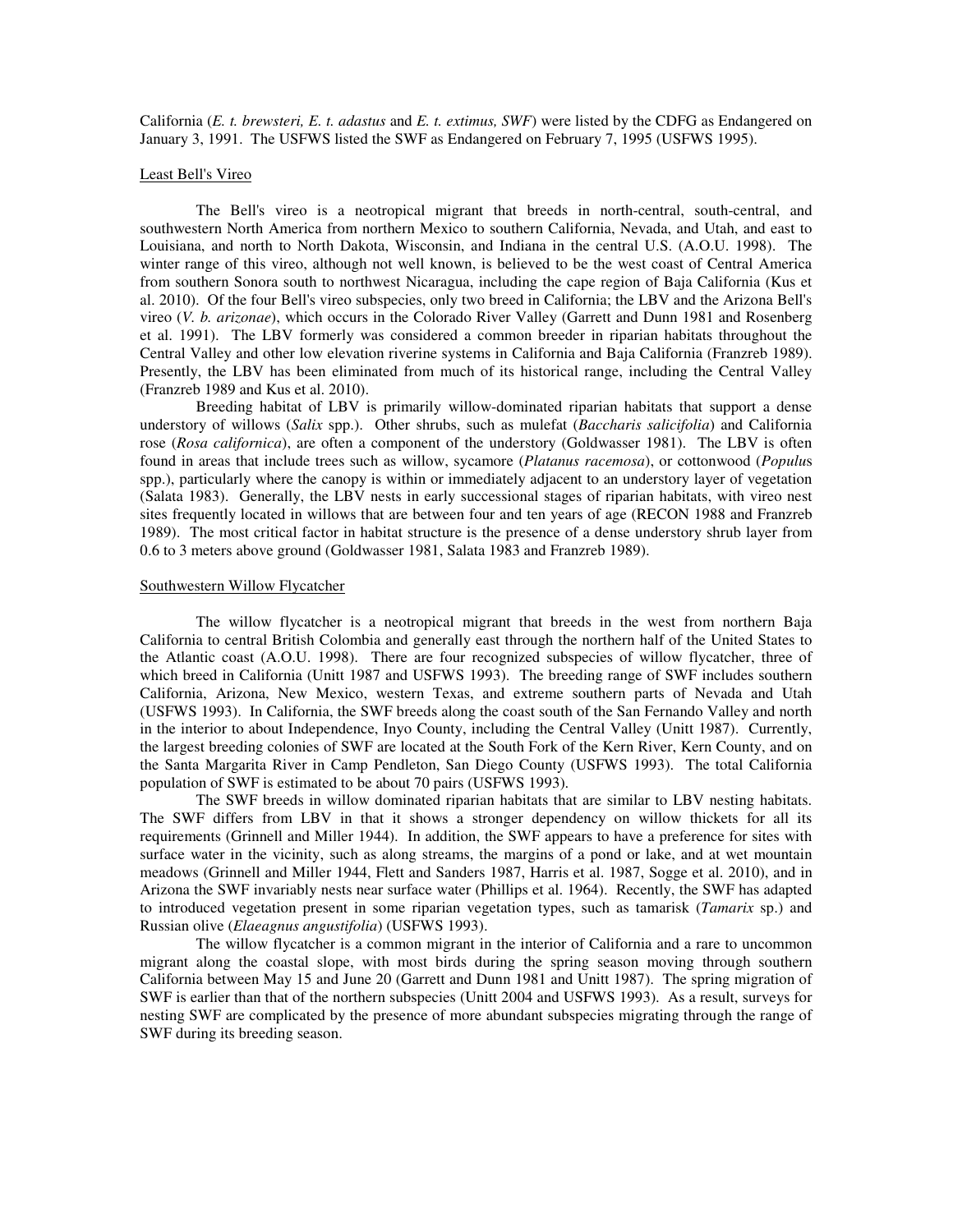# **SURVEY METHODOLOGY**

Ten surveys for the SWF and LBV were conducted on April 16, 26, May 6, 16, 26, June 5, 15, 26, July 7, and August 2, 2010. USFWS protocol requires that at least eight surveys be conducted from April 10 to July 31 with a ten-day interval between each site visit (USFWS 2001). Surveys for SWF and LBV were performed simultaneously because of their similar habitat requirements. Least Bell's vireo and southwest willow flycatchers are known to breed along the Santa Clara River, not far from the project site.

The SWF survey protocol requires five surveys (Sogge et al. 1997, USFWS 2000). The first survey should be conducted between May 15 and May 31, with a subsequent survey conducted between June 1 and June 21 and three surveys, with a minimum of five days between each site visit, between June 22 and July 17. During the 2010 season, it was further amended so that two surveys were required between June 1 and 24 and two surveys were required between June 25 and July 17 (Sogge et al. 2010). For this survey, the former protocol was used because they were started before the subsequent protocol was approved. Consulting Biologist, Mike San Miguel (USFWS permit #TE-831910-3) retained by Impact Sciences Inc. conducted surveys using taped SWF vocalizations on May 16, 26, June 15, 25 and July 5, 2010. Mr. San Miguel passed away on July 15, 2010, before his scheduled survey on July 17, 2010 (Mike San Miguel, pers. comm. to R.C. Brody, April 16, 2010). After receiving approval from USFWS on July 23, 2010 (C. Dellith pers. comm.), Mr. Thomas Ryan (TE-097516-1) and Mr. R.C. Brody completed the final survey on August 2, 2010. This survey after the third survey window was the only deviation from the Sogge et al. (2000) protocol. All suitable habitats were thoroughly surveyed during each site visit. It should be noted that seven surveys for SWF were conducted with a second survey being performed during the May  $15 - 31$  period and the June 1-24 period.

The riparian habitat was systematically surveyed by walking slowly and methodically along the banks and along the stream bed of the creek. The area surveyed included all habitats, within a 100-meter buffer on the project site, and all riparian habitat 100-meters upstream and downstream from the Limonaire northern and southern property limits. Taped vocalizations of SWF were used to elicit a response from any potentially territorial SWF. If no SWFs were detected after the initial tape playing, the recording was usually replayed at least once, but often multiple times. All surveys were conducted under optimal weather conditions and during early morning hours when bird activity is at a peak. Numbers were recorded for all incidental bird species in Appendix A. Notable observations and any special status species and other birds such as brown-headed cowbird were recorded.

| Date      | Time          | <b>Observer</b>         | Wind<br>(mph)      | <b>Cloud</b><br>Cover<br>$(\%)$ | Temp<br>(°F) | <b>Survey Type</b> |  |
|-----------|---------------|-------------------------|--------------------|---------------------------------|--------------|--------------------|--|
| 4/16/2010 | $07:15-10:30$ | M. San Miguel           | Calm               | 5                               | 52-65        | LBV                |  |
| 4/26/2010 | $07:30-10:45$ | M. San Miguel           | Calm               | $\Omega$                        | 54-66        | LBV                |  |
| 5/6/2010  | 06:50-10:15   | M. San Miguel           | nd                 | nd                              | 47-69        | LBV                |  |
| 5/16/2010 | $07:00-10:00$ | M. San Miguel           | $0-1$              | 100                             | $52-61$      | LBV & SWF I-1      |  |
| 5/26/2010 | $07:30-10:05$ | M. San Miguel           | Light,<br>variable | 50                              | 57-65        | LBV & SWF I-2      |  |
| 6/5/2010  | 07:00-10:15   | M. San Miguel           | Calm               | 100                             | 59-          | LBV & SWF II-1     |  |
| 6/15/2010 | 06:30-09:40   | M. San Miguel           | nd                 | 100                             | 56-64        | LBV & SWF II-2     |  |
| 6/26/2010 | 07:00-09:45   | M. San Miguel           | $2 - 4$            | $0 - 30$                        | 57-          | LBV & SWF III-1    |  |
| 7/7/2010  | 06:00-08:45   | M. San Miguel           | Calm               | $\Omega$                        | 58-64        | LBV & SWF III-2    |  |
| 8/2/2010  | $06:36-09:30$ | T. Ryan & R.C.<br>Brody | Calm               | $\Omega$                        | 56-71        | LBV & SWF III-3    |  |

**Table 1. Dates, Times, and Conditions at the Study Area during Surveys in 2010. (nd = no data available).**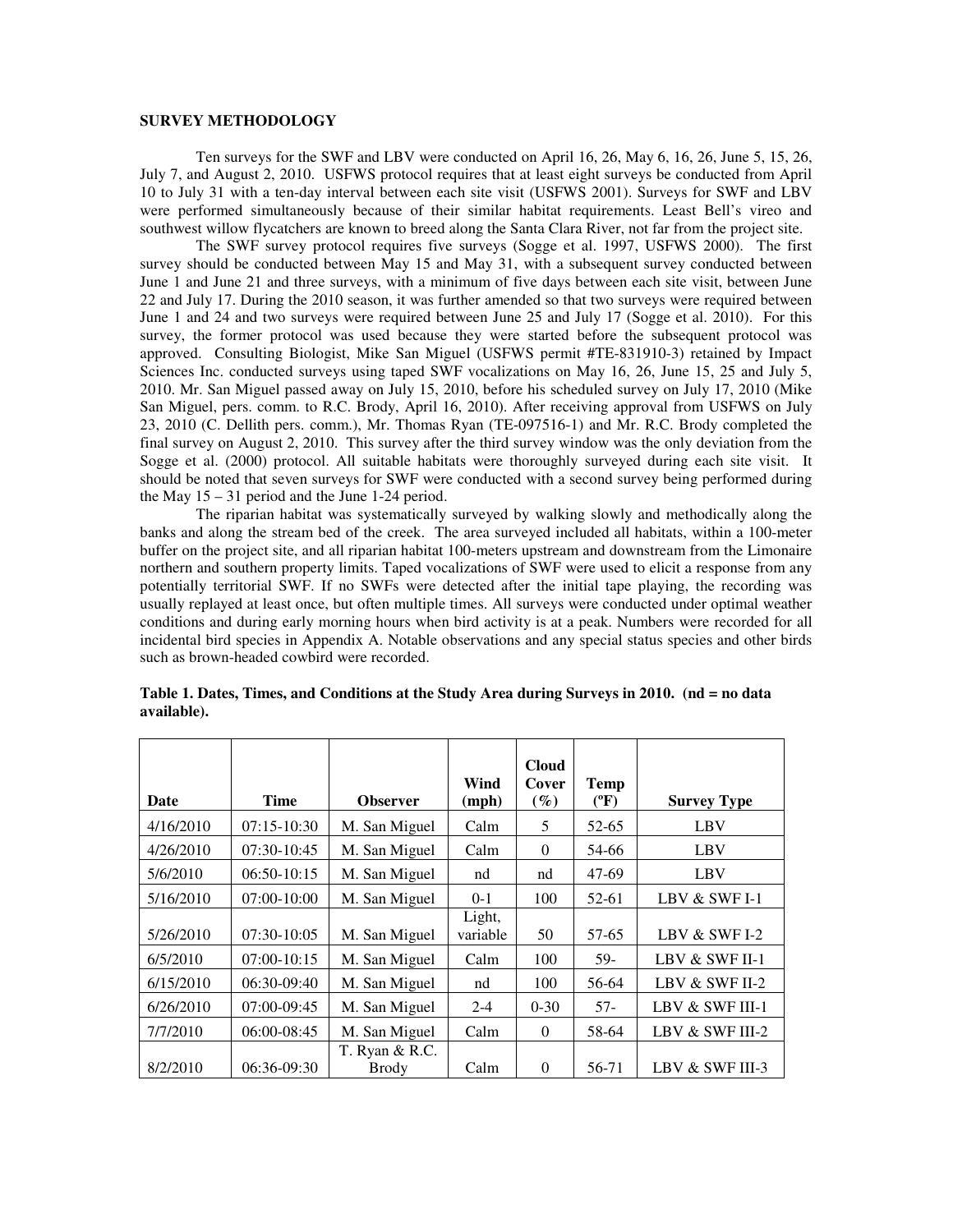# **SURVEY RESULTS**

No least Bell's vireos or southwestern willow flycatchers were observed during any of the surveys. A total of 77 bird species were recorded within the survey area during the ten site visits. At least 30 species were confirmed as breeders and an additional eight species as possibly nested. Because the surveys were conducted during migration, many of the species were transients. Among the breeding species was the yellow warbler, which is listed by the California Department of Fish and Game as a bird species of special concern. The list of bird species observed at the site is included in Appendix A. Interestingly, with the noted improvement in the quality of the riparian habitat from the 2007 surveys; several riparian-associated species were observed in 2010 including western wood pewee, Cassin's vireo, and blue grosbeak. Conversely, several disturbance-associates species were not observed in 2010 including American crow, house sparrow, and nutmeg manikin.

# **RECOMMENDATIONS**

Given the quality of the habitat at the site and its proximity to known breeding populations of the least Bell's vireo and southwestern willow flycatcher along the Santa Clara River, additional surveys for these species should be conducted within one year prior to any habitat disturbance.

Any preliminary site investigations such as soils testing or other construction activity should minimize impact to the riparian areas. If construction takes place during the breeding season for birds, surveys for nesting birds should be performed and the appropriate buffer zones should be established. A qualified monitor should be present to advise and assist construction personnel to avoid impacts to the habitat and to any nesting birds.

Please feel free to contact me at (949) 923-8224 or tryanbio@gmail.com if you have questions or comments.

Sincerely,

Thomas Re

Thomas Ryan, assisting the estate of Mike San Miguel Consulting Biologists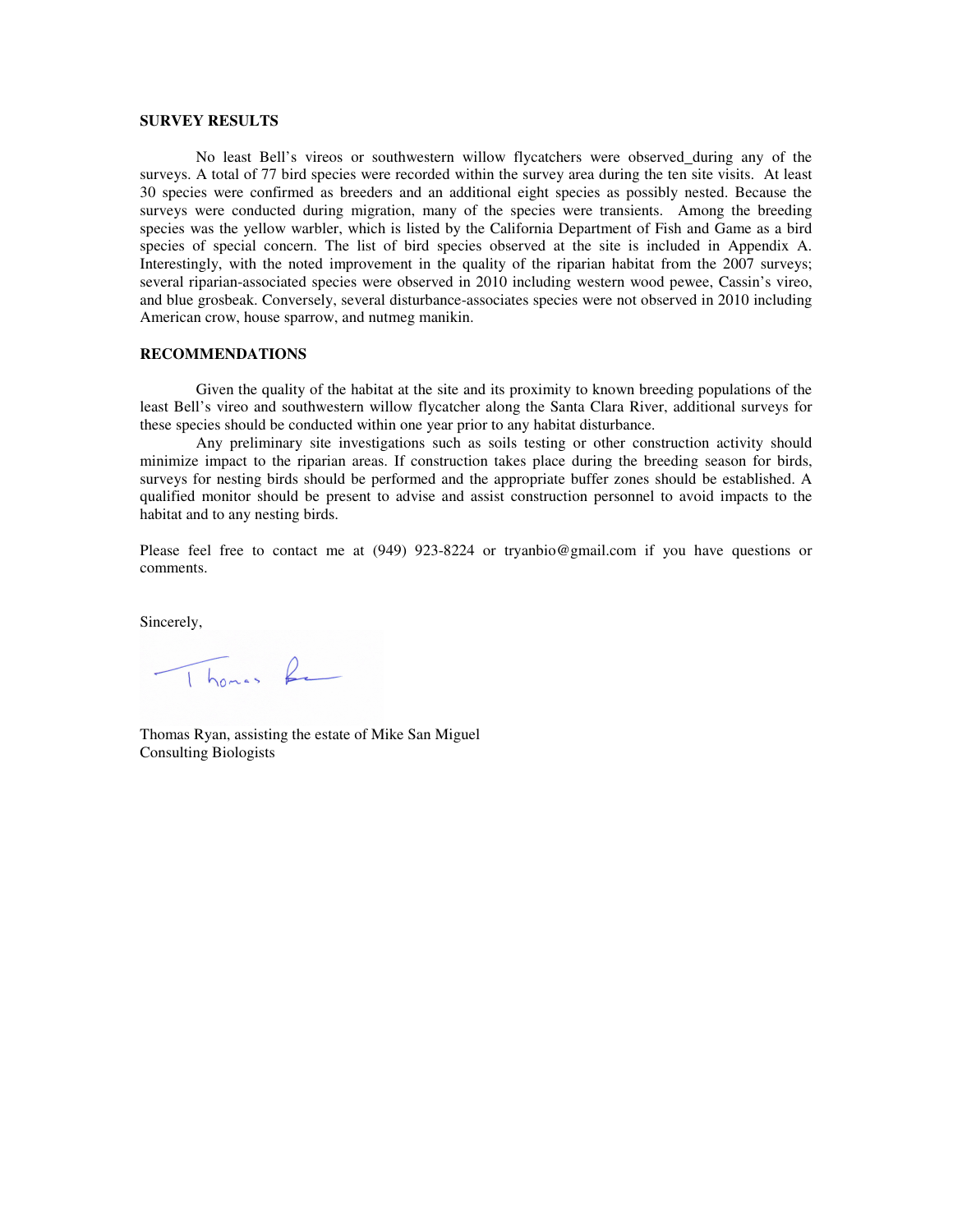I certify that, based on notes taken by Mr. Mike San Miguel, descriptions made in his 2007 report, and observations made during the final report, the information in this survey report, and attached exhibits, fully and accurately represent my work. The results of focused surveys for listed species are typically considered valid for one year by the USFWS and CDFG. If you have any questions or require additional information, please call me at (949) 923-8224.

Sincerely,

Thomas Re

Thomas Ryan Biologist, Permit Number TE-097516-1 Ryan Ecological Consulting 526 West Colorado Blvd. Monrovia, CA 91016 (949) 923-8224 tryanbio@gmail.com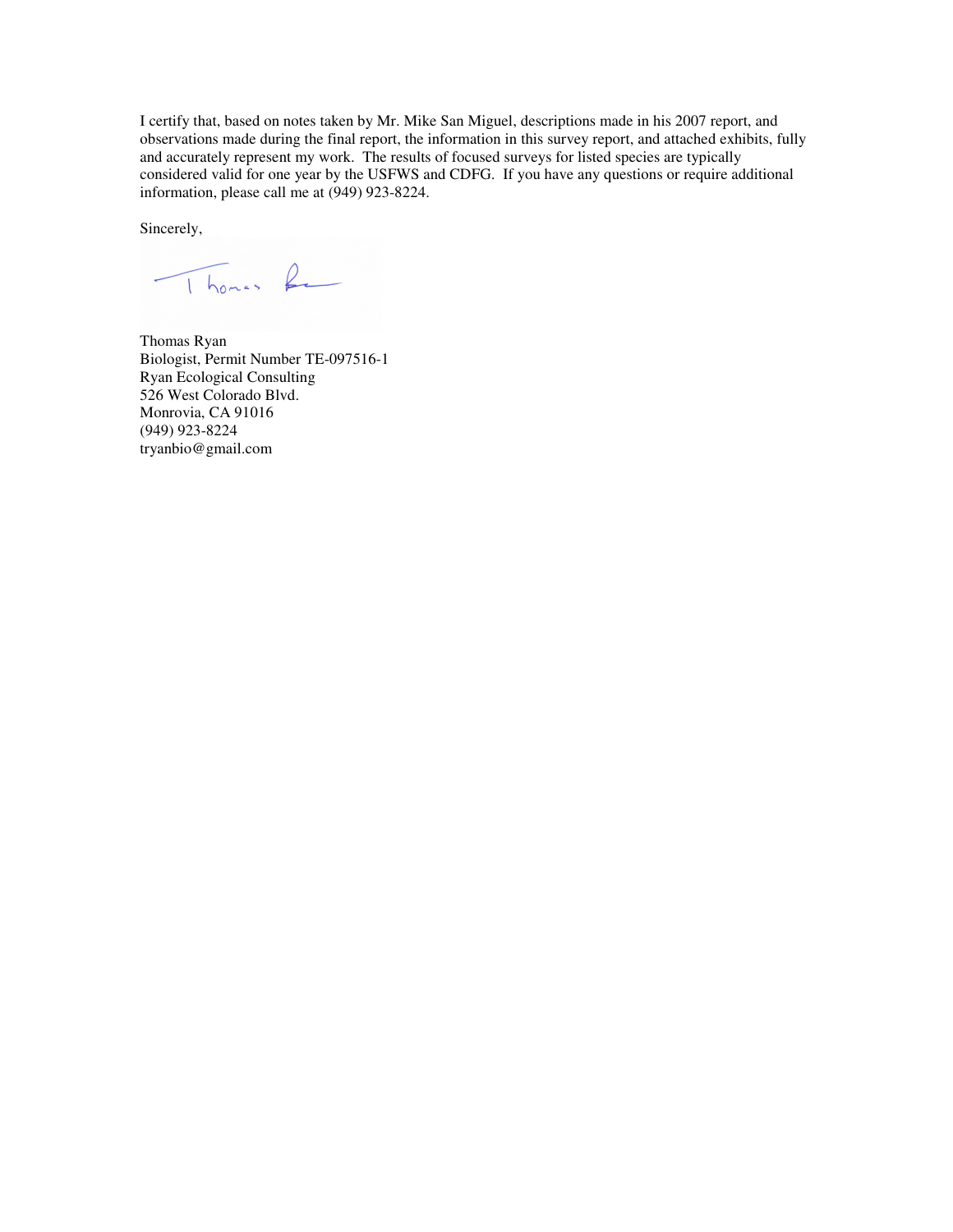# **References:**

- American Ornithologists' Union. 1998. Check-list of North American Birds, 7th ed. American Ornithologists' Union, Washington, D.C.
- California Natural Diversity Data Base (CNDDB). List of Special Plants. Heritage Section, California Department of Fish and Game. (January, 1998)
- Flett, M.A., and S.D. Sanders. 1987. Ecology of a Sierra Nevada Population of Willow Flycatchers. Western Birds 18:37-42.
- Franzreb, K.E. 1989. Ecology and Conservation of the Endangered Least Bell's vireo. USFWS, Biological Report 89(1). 17 pp.
- Garrett, K., and J. Dunn. 1981. Birds of Southern California: Status and Distribution. Audubon Press, Los Angeles.
- Goldwasser, S. 1981. Habitat Requirements of the Least Bell's Vireo. CDFG publication, Sacramento.
- Grinnell, J., and A. H. Miller. 1944. The Distribution of the Birds of California. Cooper Ornithological Club, Pacific Coast Avifauna No.27.
- Harris, J.H., Sanders, S.D., and Flett, M.A. 1987. Willow Flycatcher Surveys in the Sierra Nevada. Western Birds 18:27-36.
- Kus, Barbara, Hopp, S.L., Johnson, R.R and Brown, B.T. 2010. Bell's vireo (Vireo bellii), The Birds of North America Online (A. Poole, Ed.). Ithaca: Cornell Lab of Ornithology; Retrieved from the Birds of North America Online: http://bna.birds.cornell.edu.bnaproxy.birds.cornell.edu/bna/species/035doi:10.2173/bna.35.
- Phillips, A.R., J. Marshall, and G. Monson. 1964. The Birds of Arizona. University of Arizona Press, Tucson.
- RECON Regional Environmental Consultants, 1988. Draft Comprehensive Species Management Plan for the Least Bell's Vireo. Prepared for the San Diego Association of Governments.
- Rosenberg, K.V., R.D. Ohmart, W.C. Hunter, and B.W. Anderson. 1991. Birds of the Lower Colorado River Valley. Univ. Ariz. Press, Tucson, Arizona.
- Salata, L.R. 1983. Status of the Least Bell's Vireo on Camp Pendleton, California: Report on Research Done in 1983. USFWS publication, Laguna Niguel, CA.
- San Miguel, M. 2007. Results of Focused Presence/Absence Surveys for the Southwestern Willow Flycatcher and Least Bell's Vireo on the East Area 1 Specific Plan project, Haun Creek, Santa Paula, Ventura County. Prepared for Impact Sciences, Camarillo, CA. Prepared by Mike San Miguel, Arcadia, CA.
- Sogge, M.K., Ahlers, D., and Sferra, S.J. 2010. A natural history summary and survey protocol for the southwestern willow flycatcher: U.S. Geological Survey Techniques and Methods 2A-10, 38 p.
- Sogge, M.K., Marshall, R.M., Sferra, S.S., and T.J. Tibbitts. 1997. A southwestern willow flycatcher natural history summary and survey protocol. Technical Report NPS/NAUCPRS/NRTR-97/12. National Park Service. Arizona.
- Unitt, P. 2004. San Diego Co. Bird Atlas. San Diego Society of Natural History, No 39. Ibis Publishing Co., San Diego.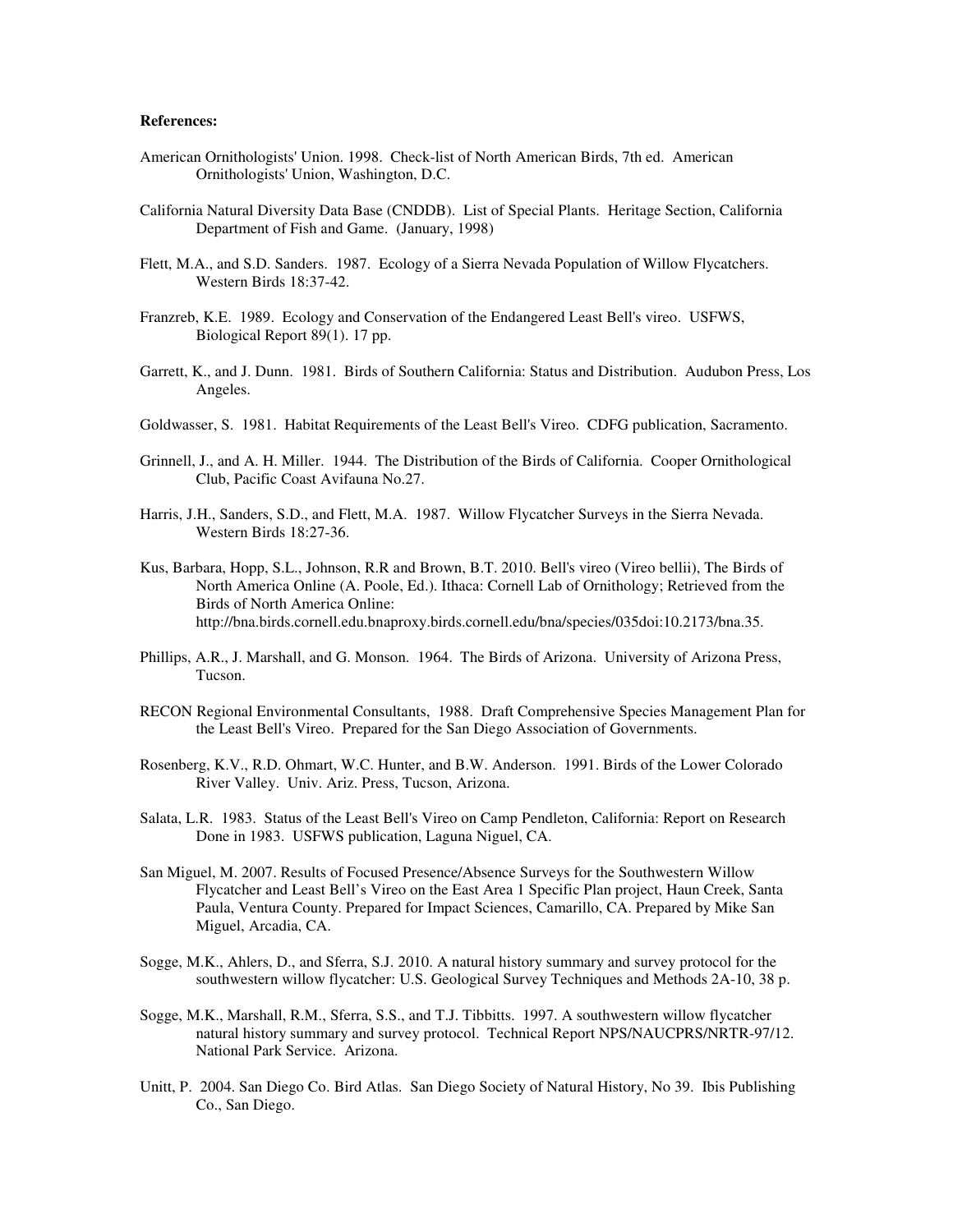Unitt, P. 1987. Empidonax traillii extimus: An endangered subspecies. Western Birds. 18:137 162.

- U.S. Fish and Wildlife Service (USFWS). 1993. Endangered and Threatened Wildlife and Plants; Proposed Rule to List the Southwestern Willow Flycatcher as Endangered with Critical Habitat. Federal Register 50 CFR Part 17, Vol. 58, No. 140: 39495-39522.
- USFWS. 1995. Endangered and Threatened Wildlife and Plants; Proposed Rule to List the Southwestern Willow Flycatcher as Endangered with Critical Habitat. Federal Register 50 CFR Part 17, Vol. 58, No. 140: 39495-39522.
- USFWS. 2000. Southwestern Willow Flycatcher Survey Protocol Revision. California/Nevada Operations Office, Sacramento, California.

USFWS. 2001. Least Bell's Vireo Survey Guidelines. Carlsbad, California.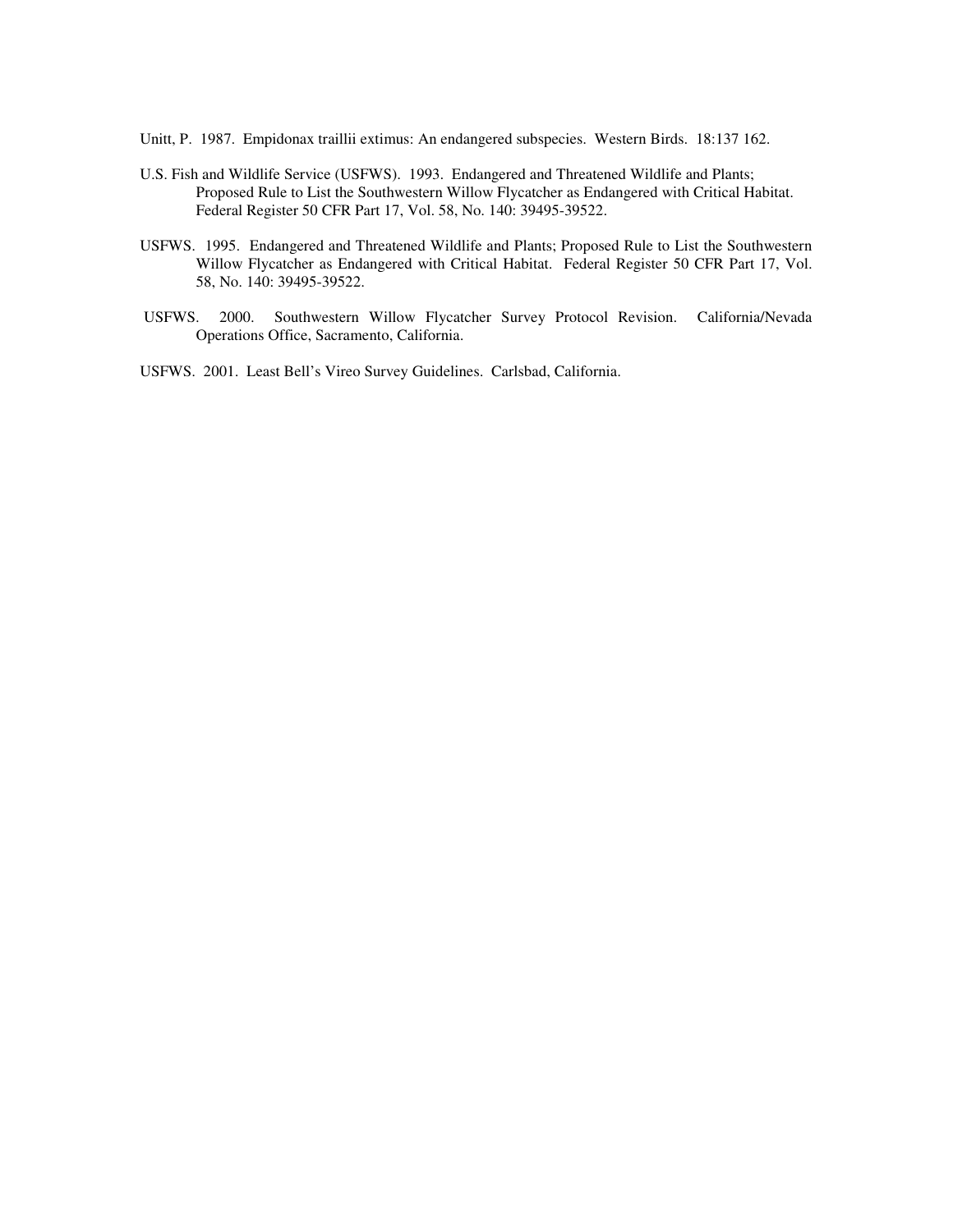**Figure 1. Vicinity Map.** 



SOURCE: Impact Sciences, Inc. - January 2007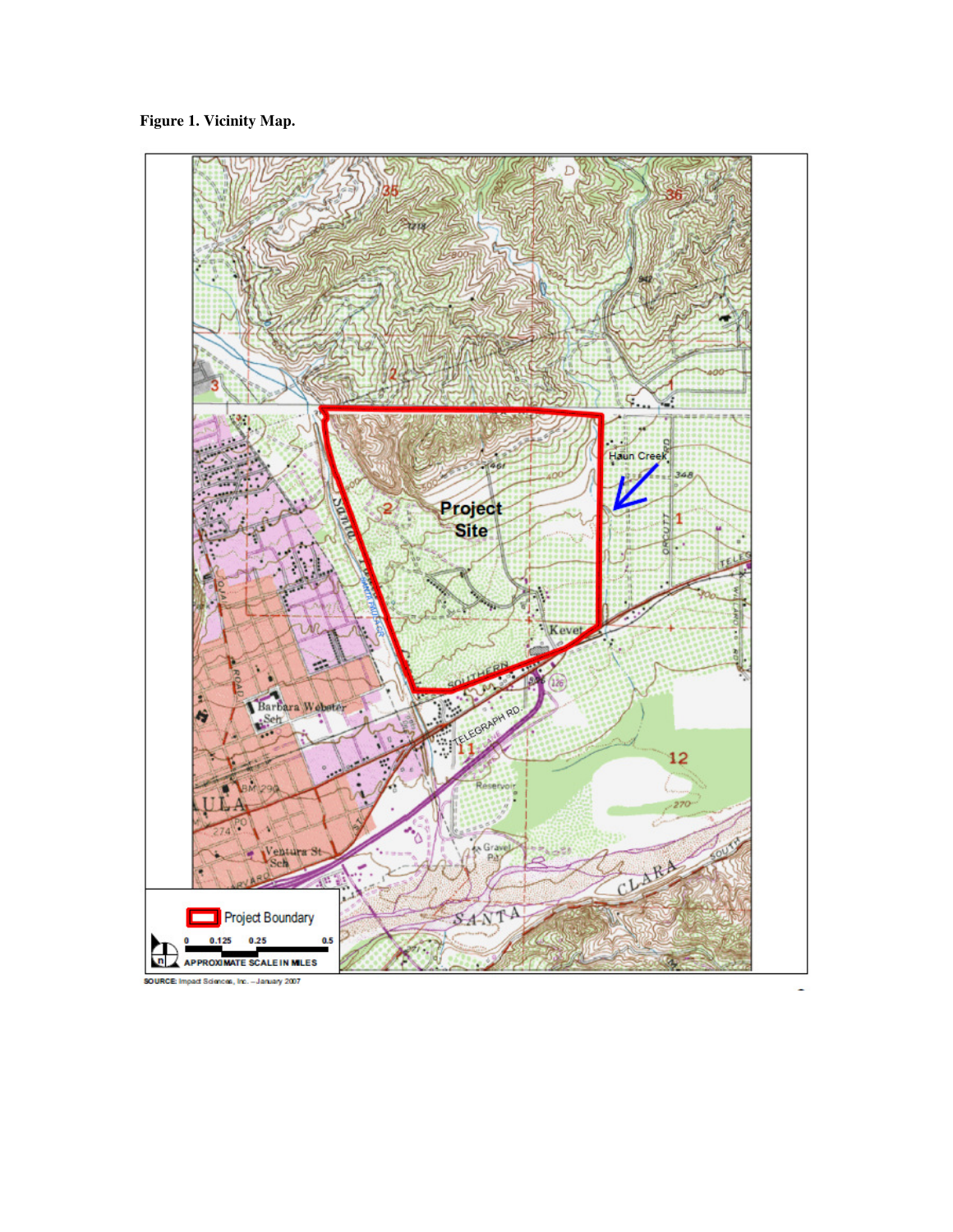

**Figure 2. Aerial Photograph of the Project Site Showing the Project Boundaries.**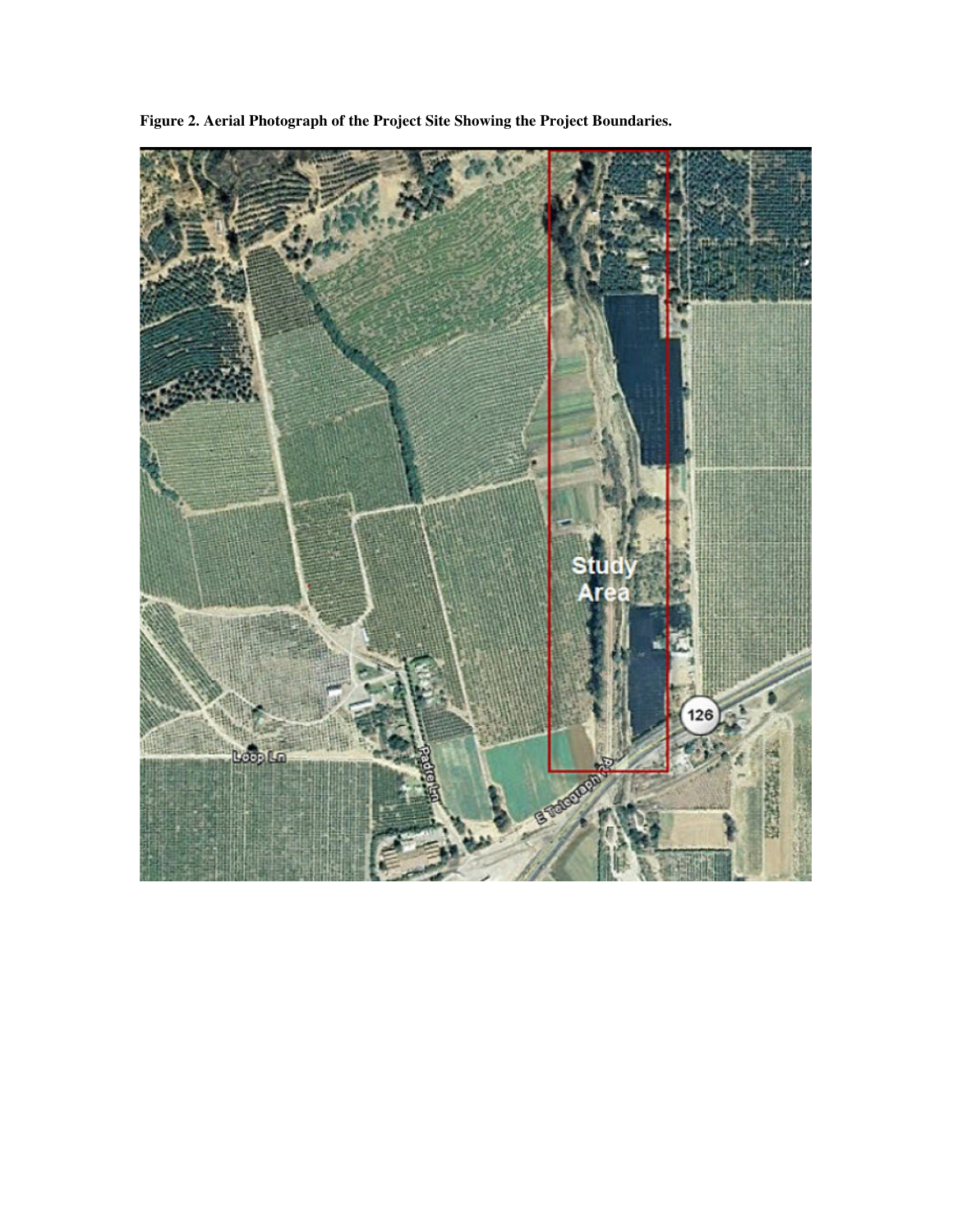|                               |                | <b>Numbers Observed per Survey Date</b> |                  |                |                |                |                         |                |                |                |
|-------------------------------|----------------|-----------------------------------------|------------------|----------------|----------------|----------------|-------------------------|----------------|----------------|----------------|
|                               | $16-$          | $26 -$                                  | $5-$             | $16-$          | $26 -$         | 5-             | $15-$                   | 26-            | $7-$           | $2 -$          |
| <b>Bird Species</b>           | Apr            | Apr                                     | May              | <b>May</b>     | <b>May</b>     | Jun            | Jun                     | Jun            | Jul            | Aug            |
| Mallard                       |                | 1                                       | 1                |                |                | 1              |                         |                |                |                |
| California Quail (P)          | $\overline{4}$ | 15                                      | 7                |                | $\overline{4}$ | 2              | 5                       | 6              | 12             | 15             |
| Turkey Vulture                | $\mathbf{1}$   | $\overline{7}$                          |                  |                | 3              | $\mathbf{1}$   |                         |                |                |                |
| Cooper's Hawk                 |                | $\mathbf{1}$                            | $\mathbf{1}$     |                |                |                |                         | $\mathbf{1}$   | $\mathbf{1}$   |                |
| Red-shouldered Hawk (B)       | $\overline{2}$ | $\overline{4}$                          | 3                | $\overline{2}$ | $\overline{2}$ | $\mathbf{1}$   | $\mathbf{1}$            | 3              | $\mathbf{1}$   | $\mathbf{1}$   |
| Red-tailed Hawk (P)           | $\overline{c}$ | $\overline{4}$                          | $\boldsymbol{2}$ | 1              | 6              | 5              | $\overline{c}$          | $\sqrt{2}$     | 3              | 1              |
| American Kestrel (B)          | $\mathbf{1}$   | $\mathbf{1}$                            | 1                |                | 3              | $\overline{4}$ | $\overline{2}$          | $\mathbf{1}$   | $\mathbf{1}$   |                |
| Rock Pigeon                   |                |                                         |                  |                |                |                |                         | $\overline{4}$ | $\sqrt{2}$     |                |
| <b>Band-tailed Pigeon</b>     |                | $\mathbf{1}$                            |                  |                |                |                |                         |                |                |                |
| European Collared Dove (P)    | $\mathbf{1}$   | $\overline{2}$                          | 3                | $\overline{4}$ | $\mathfrak{Z}$ | $\overline{2}$ | $\overline{c}$          | $\overline{2}$ |                | $\overline{4}$ |
| Mourning Dove (B)             | 6              | $\overline{4}$                          | 12               | 6              | 12             | 6              | $\overline{4}$          | 12             | $\sqrt{2}$     | 6              |
| Common Ground-Dove            |                |                                         |                  | $\overline{2}$ | $\mathbf{1}$   | $\overline{4}$ |                         |                | $\overline{2}$ | $\overline{2}$ |
| <b>Great Horned Owl</b>       |                |                                         |                  |                |                |                | $\mathbf{1}$            |                |                |                |
| White-throated Swift          |                |                                         |                  |                | $\mathbf{1}$   |                |                         |                |                |                |
| Black-chinned Hummingbird (P) | 1              | 3                                       |                  | $\mathbf{1}$   |                | 1              |                         | 1              |                | $\mathbf{1}$   |
| Anna's Hummingbird (B)        | $\,8\,$        | 12                                      | 10               | 12             | 8              | 5              | 12                      | 12             | 3              | 10             |
| Allen's Hummingbird (P)       |                |                                         |                  |                | $\overline{c}$ |                | $\mathbf{1}$            |                |                |                |
| Selasphorus sp. (?)           |                | $\,1\,$                                 |                  |                |                |                | 3                       | $\overline{4}$ | $\mathbf{1}$   | $\mathbf{1}$   |
| Acorn Woodpecker(B)           | 6              | 6                                       | 10               | 6              | 6              | 5              | 6                       | 5              | 6              | 6              |
| Nuttall's Woodpecker (B)      | $\mathbf{1}$   | $\mathbf{1}$                            | $\mathbf{1}$     | $\mathbf{1}$   | $\overline{c}$ | $\mathbf{1}$   | 3                       | $\overline{2}$ | $\sqrt{2}$     | $\mathbf{1}$   |
| Downy Woodpecker (B)          | $\mathbf{1}$   |                                         |                  |                |                |                | $\mathbf{1}$            | $\mathbf{1}$   | $\mathbf{1}$   | $\mathbf{1}$   |
| Northern Flicker (B)          | 3              | $\mathfrak 3$                           | 3                | $\mathfrak{Z}$ | $\mathfrak{Z}$ | $\mathbf{2}$   | $\overline{c}$          | $\overline{7}$ | 5              | $\overline{4}$ |
| Western Wood Pewee            |                |                                         | $\mathbf{1}$     |                | $\sqrt{2}$     |                |                         |                |                |                |
| Pacific-slope Flycatcher (B)  |                | 5                                       | 6                | 5              | 5              | $\overline{4}$ | 6                       | 6              | 3              | $\overline{4}$ |
| Black Phoebe (B)              |                | 1                                       | $\mathbf{1}$     | $\,1$          | $\overline{c}$ | $\mathbf{1}$   | $\mathbf{1}$            | $\mathfrak{Z}$ | $\sqrt{2}$     | $\mathbf{1}$   |
| Ash-throated Flycatcher (B)   | $\mathfrak{Z}$ | 6                                       | $\mathfrak{S}$   | $\mathbf{1}$   |                | $\overline{4}$ | $\overline{\mathbf{4}}$ | $\sqrt{2}$     |                | 3              |
| Cassin's Kingbird (B)         | $\overline{2}$ | $\overline{2}$                          | $\overline{4}$   | $\overline{4}$ | $\mathbf{2}$   | $\overline{c}$ | $\mathbf{1}$            | 6              | $\mathfrak s$  | $\overline{c}$ |
| Western Kingbird              |                |                                         |                  |                |                |                |                         | $\mathbf{1}$   |                |                |
| Cassin's Vireo                |                | $\mathbf{1}$                            |                  |                |                |                |                         |                |                |                |
| Hutton's Vireo                |                |                                         |                  |                |                |                |                         | 1              |                |                |
| Warbling Vireo                |                | $\mathbf{1}$                            |                  |                | $\mathbf{1}$   |                |                         |                |                |                |
| Western Scrub Jay (B)         | 5              | $\mathfrak{Z}$                          | 5                | $\overline{4}$ | $\overline{c}$ | $\overline{4}$ | 5                       | $\overline{4}$ | 8              | 5              |
| Common Raven                  | 5              | $\overline{4}$                          | $\overline{4}$   | $\overline{4}$ | $\tau$         | 10             | $\overline{4}$          | 6              | 6              | $\overline{2}$ |
| Tree Swallow                  | $\overline{2}$ |                                         |                  |                |                |                |                         |                |                |                |
| Northern rough-winged Swallow | 10             | $\sqrt{5}$                              | 5                | 1              | 5              |                | $\mathbf{1}$            | $\sqrt{2}$     | 1              | 6              |
| <b>Cliff Swallow</b>          |                | $\overline{4}$                          | 1                | $\sqrt{5}$     | $\overline{4}$ | $\mathfrak{S}$ | $\overline{4}$          | 6              |                | 5              |
| Barn Swallow (P)              | $\mathfrak{Z}$ | $\overline{4}$                          | $\overline{c}$   | 1              | 3              | $\mathbf{1}$   |                         | 3              | $\overline{4}$ | 4              |
| Oak Titmouse                  | $\overline{2}$ | $\overline{c}$                          | $\mathbf{2}$     | $\mathbf{2}$   | $\mathbf{1}$   |                |                         | $\mathfrak{Z}$ | 6              |                |
| Bushtit (B)                   | 12             | 6                                       | $\mathbf{2}$     | 6              | 15             | 2              | 8                       | $\,8\,$        | 15             | 18             |
| White-breasted Nuthatch       |                |                                         |                  |                |                |                |                         |                | $\mathbf{1}$   |                |
| Bewick's Wren (B)             | $\mathfrak{Z}$ | $\overline{2}$                          | $\mathbf{2}$     | 1              | $\mathfrak{Z}$ | 6              | $\mathfrak{S}$          | 6              | $\mathfrak{Z}$ | $\overline{c}$ |
| House Wren (P)                | $\mathfrak{Z}$ | $\overline{4}$                          | 3                | 3              | $\overline{4}$ | 2              | $\sqrt{2}$              | $\overline{c}$ | $\mathbf{1}$   | 2              |
| Ruby-crowned Kinglet          | $\mathbf{1}$   |                                         |                  |                |                |                |                         |                |                |                |

**Appendix A. Bird Species Observed During the 2010 Haun Creek LBV/SWF Surveys**